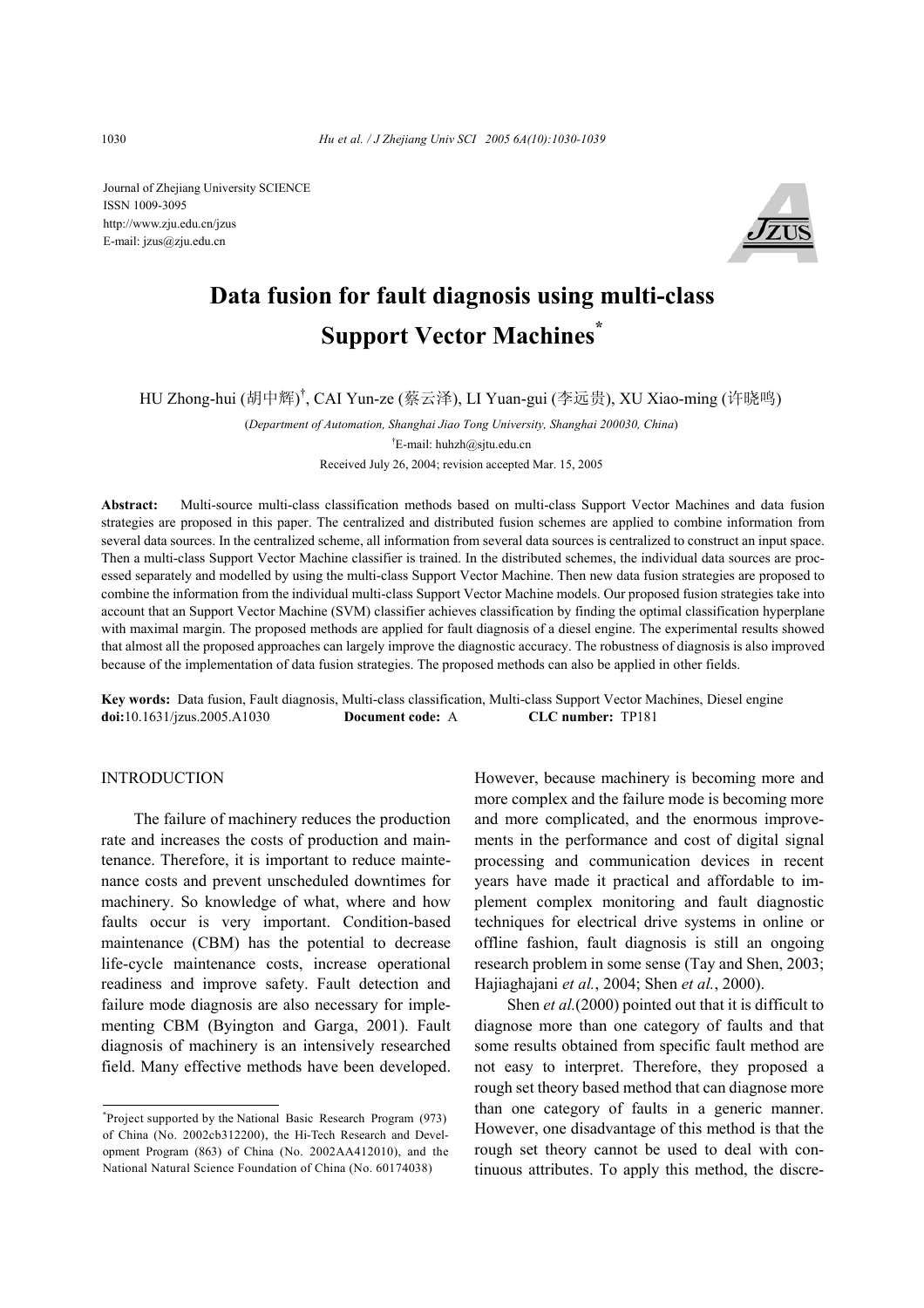tization method has to be used. Because a prior knowledge about the attribute is difficult to obtain, it is hard to choose an appropriate discretization method. This disadvantage may adversely affect the robustness and accuracy of fault diagnosis.

Support Vector Machines (SVMs), derived from statistical learning theory and VC-dimension theory, have been widely used in many fields and show good performance (Vapnik, 1998). Good generalization ability is an important characteristic of SVMs. In addition, it is very fit for solving problems with small sample set and high dimension. Therefore, it is a promising theory for application to fault diagnosis. Little research is reported about the application of SVM to fault diagnosis. SVMs were originally developed to solve binary classification problems, and so cannot be easily applied to diagnose more than one category of faults. In real world problems, discrimination between more than two categories is often required. How to extend the SVM for binary classification to solve multi-class problem is a desired research goal. Currently there are two types of approaches for constructing multi-class SVM (MSVM) (Hsu and Lin, 2002): One is by constructing and combining several binary classifiers while the other is by directly considering all data in one optimization formulation. Hsu and Lin (2002) indicated that the one-against-one and directed acyclic graph (DAG) methods are more suitable for practical use than the other methods. In our methods of fault diagnosis, three typical methods of MSVM, one-against-all, one-against-one and directed acyclic graph SVM (DAGSVM), were created by combining several binary SVM classifiers, and applied and evaluated respectively.

In the data fusion area multi-source classification is an important research issue. Different or the same types of information from several data sources are used for classification in order to achieve higher classification accuracy and robustness (Hall and Llinas, 1997; Benediktsson *et al.*, 1997). Research on neural networks, expert systems and artificial intelligence will certainly result in new developments in the data fusion field which hitherto has benefited little from these advances (Grox, 1997). Benediktsson *et al.* (1997) pointed out that conventional statistical pattern recognition methods are not appropriate for classification of multi-source data since such data cannot, in most cases, be modelled conveniently by a multivariate statistical model. Neural-network models are superior to statistical methods in terms of overall classification accuracy of training data. In many classification problems the SVM classifiers outperform the neural-network classifiers (Vapnik, 1998; Cristianini and Shawe-Taylor, 2000; Burges, 1998). The application of MSVMs to multi-source multi-class classification is still an ongoing research area. In this paper, novel schemes combining data fusion techniques with MSVMs are proposed to solve the problem of multi-source multi-class classification.

In an information processing system, fusion can take place at three levels: signal level, feature level, and decision level. Signal-level fusion is often used to reduce measurement uncertainty of a single sensor. Feature-level fusion can effectively use complementary information from different sources. One of the practical limitations is the tremendous size of the feature space and the resulting heavy computational burden. To alleviate this problem, many researchers do not consider dependence among features from different data sources, so that decisions are made individually based on signals from each data source, and then combined together. This approach is known as decision level fusion (Pan *et al.*, 1998). They proposed an entropy based estimation method to further improve the estimation accuracy, which uses neural networks as non-parametric estimators of a posteriori probabilities. Papastavrou and Athans (1992) analyzed the architectures of some very simple organizations in a binary hypothesis testing environment. Both serial and parallel architectures were proposed. Thomopoulos *et al.*(1989) considered the problem of decision fusion in distributed sensor systems. Distributed sensors pass their decisions on the same hypotheses to a fusion center that combines them into a final decision. We found that the feature level and decision level are more practical in fusion, and that the decision−level fusion is most flexible. Therefore, feature−level and decision−level fusion are mainly considered in this paper.

This paper is organized as follows. In Section 2, the standard SVMs for binary classification are reviewed, since all the MSVMs evaluated in this paper are obtained by solving several SVMs for binary classification and then combining them. We introduce one-against-all, one-against-one and DAGSVM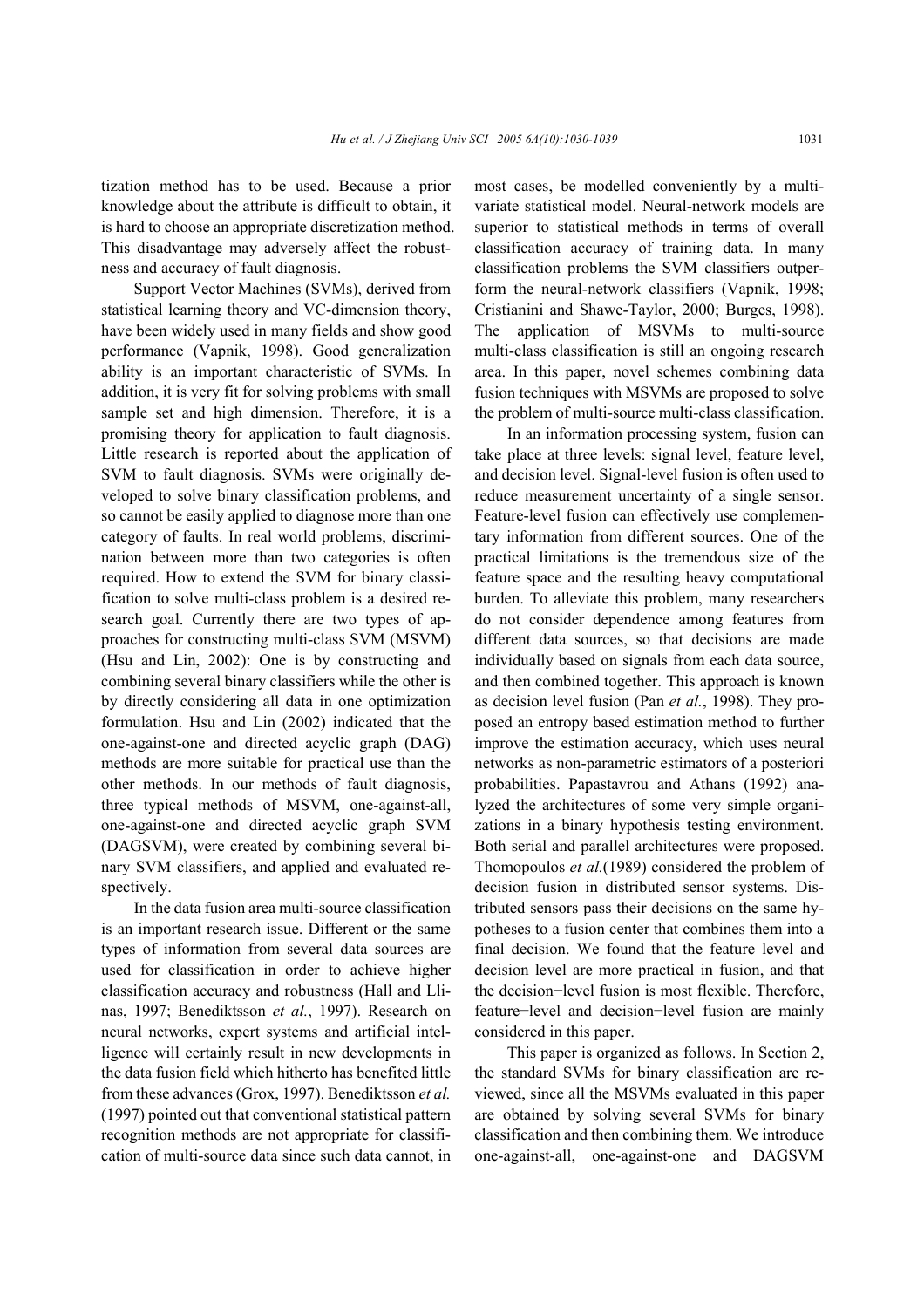methods based on solving and combining several binary SVM classifiers in Section 3. In Section 4, the fusion strategies for fault diagnosis are discussed. Numerical experiments are given in Section 5. Finally, conclusion is given in Section 6.

## SUPPORT VECTOR MACHINES FOR BINARY **CLASSIFICATION**

A concise introduction of SVMs for binary classification is given in this section. An excellent description of SVMs is provided by Cristianini and Shawe-Taylor (2000). For the training dataset  $\{(\mathbf{x}_i, y_i)\}_{i=1}^l \in \mathbb{R}^n \times \{+1, -1\}$ , where  $\mathbf{x}_i$  represents condition attribute and  $y_i$  represents class attribute, they must be normalized before being used to train SVM classifier. SVMs optimize the classification boundary by separating the data with maximal margin hyperplane, i.e., the optimal classification hyperplane. In real world situations, the data are usually inseparable, so linearly inseparable and nonlinearly inseparable cases are discussed in the following (Burges, 1998; Cristianini and Shawe-Taylor, 2000).

For the linearly inseparable case, the optimal classification hyperplane can be obtained by solving the optimization problem

$$
\min J(W, \xi) = \frac{1}{2} ||W||^{2} + C \sum_{i=1}^{l} \xi_{i}
$$
  
s.t.  $y_{i} [Wx_{i} + b] \ge 1 - \xi_{i}$ ,  
 $\xi_{i} \ge 0, \quad i = 1, 2, \dots, l$  (1)

where *C* is the constant of capacity control and  $\xi$  is the slack factor that permits margin failure of corresponding *xi*.

According to the Lagrange optimization method and duality principle, the optimization problem Eq.(1) can be rewritten as follows:

$$
\max M(\boldsymbol{\alpha}) = -\frac{1}{2} \sum_{i,j=1}^{l} \alpha_i \alpha_j y_i y_j \langle \boldsymbol{x}_i \cdot \boldsymbol{x}_j \rangle + \sum_{i=1}^{l} \alpha_i
$$
  
s.t. 
$$
\sum_{i=1}^{l} \alpha_i y_i = 0, \quad \alpha_i \in [0, C], \ i = 1, 2, \cdots, l
$$
 (2)

By solving the above problem Eq.(2), we can get the

optimal hyperplane with maximal margin

$$
f(\mathbf{x}) = \sum_{s} \alpha_i y_i \langle \mathbf{x} \cdot \mathbf{x}_i \rangle + b = 0
$$
 (3)

Therefore, the decision function based on SVM for linear classification in the input space is

$$
d(\mathbf{x}) = \text{sgn}[f(\mathbf{x})] = \text{sgn}\left[\sum_{\text{sv}} y_i \alpha_i \langle \mathbf{x}_i \cdot \mathbf{x} \rangle + b\right]
$$
(4)

For the nonlinearly inseparable case, the original data are projected into a certain high dimensional Euclidean space *H* by a nonlinear map  $\Phi: R^n \to H$ , so that the problem of nonlinear classification is transformed into that of linear classification in the space *H*. By introducing the kernel function  $K(\mathbf{x}_i, \mathbf{x}_j) = \langle \boldsymbol{\Phi}(\mathbf{x}_i), \boldsymbol{\Phi}(\mathbf{x}_j) \rangle$ , it is not necessary to explicitly know *Φ*(⋅) (Burges, 1998). So that the optimization problem Eq.(1) can be translated directly to the more general kernel version

$$
\min J(W, \xi) = \frac{1}{2} ||W||^2 + C \sum_{i=1}^{l} \xi_i
$$
  
s.t.  $y_i [W \cdot \Phi(x_i) + b] \ge 1 - \xi_i$ ,  
 $\xi_i \ge 0, \quad i = 1, 2, \dots, l$  (5)

The problem Eq.(5) can be rewritten as follows

max 
$$
M(\alpha) = -\frac{1}{2} \sum_{i,j=1}^{l} \alpha_i \alpha_j y_i y_j K(x_i, x_j) + \sum_{i=1}^{l} \alpha_i
$$
  
s.t.  $\sum_{i=1}^{l} \alpha_i y_i = 0, \alpha_i \in [0, C], i = 1, 2, \dots, l$  (6)

By solving the problem Eq.(6), we can get the optimal hyperplane with maximal margin

$$
f(\mathbf{x}) = \sum_{s} \alpha_i y_i K(\mathbf{x}, \mathbf{x}_i) + b = 0 \tag{7}
$$

and the decision function that separates training vectors into two classes in the input space is

$$
d(\mathbf{x}) = \text{sgn}[f(\mathbf{x})] = \text{sgn}\left[\sum_{\text{sv}} y_i \alpha_i K(\mathbf{x}_i, \mathbf{x}) + b\right]
$$
 (8)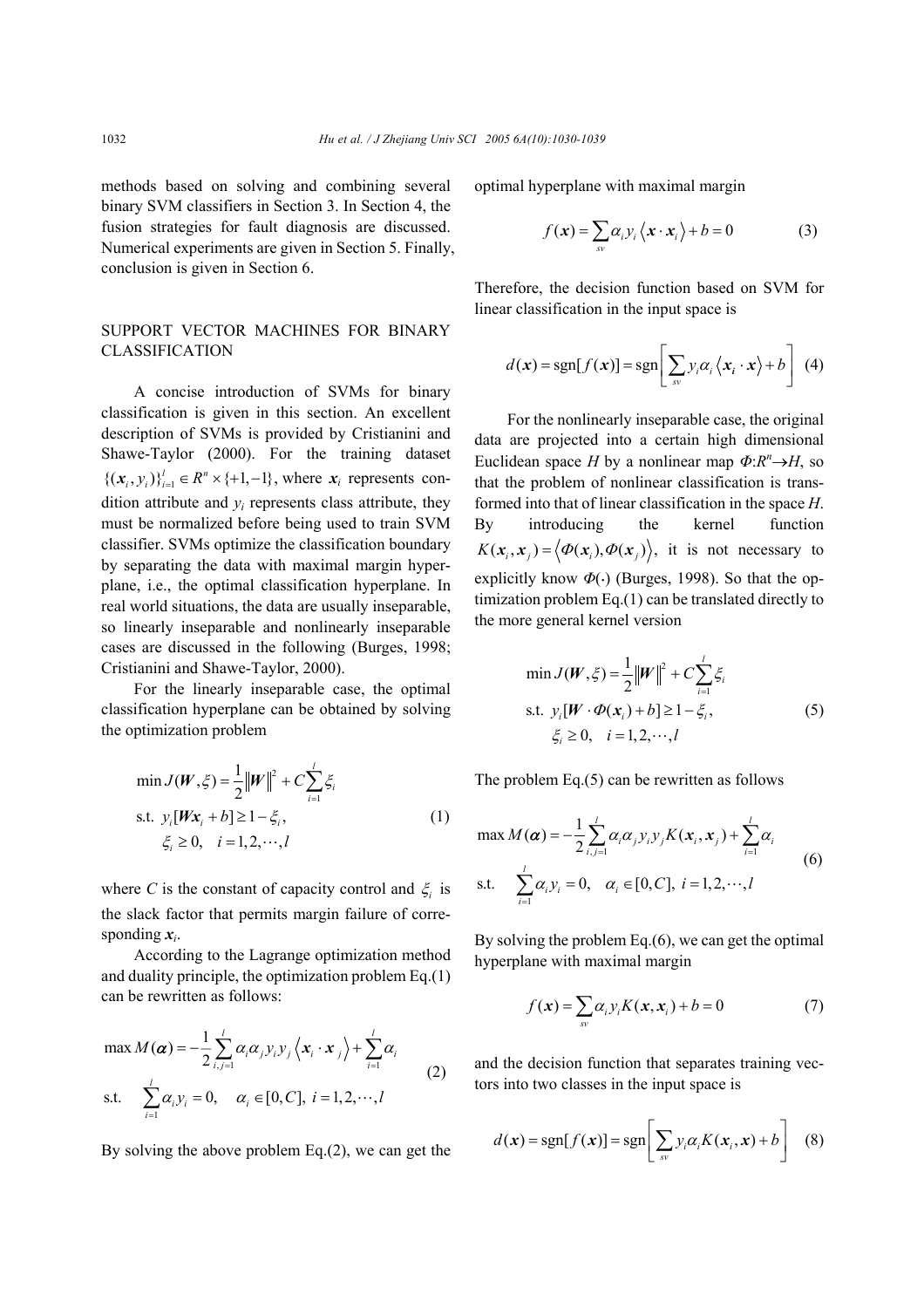## MULTI-CLASS SUPPORT VECTOR MACHINES

Real world problems often require classification between more than two classes. However, the problem of multi-class classification does not usually have easy solution, especially for classifiers like SVMs (Platt *et al.*, 2000). How to extend the SVM for binary classification to solve multi-class problem is a desired research goal. Currently there are two types of approaches for constructing MSVMs (Hsu and Lin, 2002). One is by constructing and combining several binary classifiers while the other is by directly considering all data in one optimization formulation. It is generally simpler to construct classifier theories and algorithms for two classes than for more than two classes. Therefore, an effective strategy is to combine many two-class classifiers into a multi-class classifier. Hsu and Lin (2002) indicated that the one-against-one and DAG methods are more suitable for practical use than the other methods. Therefore, the approaches of creating MSVM by constructing and combining several binary SVM classifiers, such as one-against-all, one-against-one, and DAGSVM, are mainly discussed in this section.

Given a training dataset  $\{ (x_i, y_i) \}_{i=1}^l$ , where  $x_i \in \mathbb{R}^n$  represents condition attribute and  $y_i \in \{1, ..., K\}$ is the class attribute of  $x_i$ , the objective of multi-class classification is to correctly discriminate these classes from each other. Three approaches of constructing MSVMs are presented below.

The earliest implementation for SVM multi-class classification is probably the one-againstall method (Hsu and Lin, 2002). Based on the SVM for binary classification, the MSVM using oneagainst-all strategy can be constructed by applying the following procedure (Vapnik, 1998):

(1) Construct *K* binary SVM classifiers where  $f_i(x)$  ( $i=1, \ldots, K$ ) separates training vectors of the class *i* from the other training vectors (sgn[ $f_i(x)$ ]=1), if vector *x* belongs to the class *i*; sgn[ $f_i(x)$ ]=−1 otherwise).

(2) Construct the *K*-class classifier by choosing the class corresponding to the function with maximal value among  $f_i(x)$  ( $i=1, \ldots, K$ ). Therefore, the final decision function is

$$
d(x) = \arg \max \{f_1(x),..., f_K(x)\}
$$
 (9)

The one-against-one method constructs the classifiers where each one is trained on data from two classes. There are different methods for doing the future testing after all binary classifiers are constructed. Hsu and Lin (2002) used the voting strategy suggested in (Friedman, 1996), which is also called the "Max-Wins" strategy. However, if two classes have identical votes, it may not be a good strategy. Therefore, a modified testing strategy is proposed in this paper.

In our modified testing strategy, the "Max-Wins" strategy is first applied to test the one-against-one MSVM. If more than one class has identical votes, the following strategy is used based on the results obtained by using the "Max-Wins" strategy. Suppose the max votes of *p* classes are equal to *m*, each of the *p* classes has *m* functions  $f_{ij}(x)$ (*i=*1, …, *m*), *j*=*kh*∈{1, …, *K*} (*h=*1, …, *p*). The decision function for multi-class classification is

$$
d(\mathbf{x}) = \arg \max_{j} \left\{ \sum_{i=1}^{m} \left| f_{ij}(\mathbf{x}) \right| \right\} \tag{10}
$$

that is, the class attribute of  $x$  is determined by the sum of maximal distances to the optimal classification hyperplane.

The training phase of DAGSVM proposed by Platt *et al.*(2000) is the same as that of the one-against-one method. However, in the testing phase, it uses a rooted binary directed acyclic graph which has internal nodes and leaves. Each node is a binary SVM of *i*th and *j*th classes. Given a test sample, starting at the root node, the binary decision function is evaluated. Then it moves to either left or right depending on the output value. Therefore, we go through a path before reaching a leaf node which indicates the predicted class. An advantage of using a DAG is that some analysis of generalization can be established (Hsu and Lin, 2002; Platt *et al.*, 2000). There are still no similar theoretical results for one-against-all and one-against-one methods yet. In addition, its testing time is less than the one-against-one method.

#### DATA FUSION STRATEGIES

During the past decades, the data fusion problem has been well researched. However, it is still an on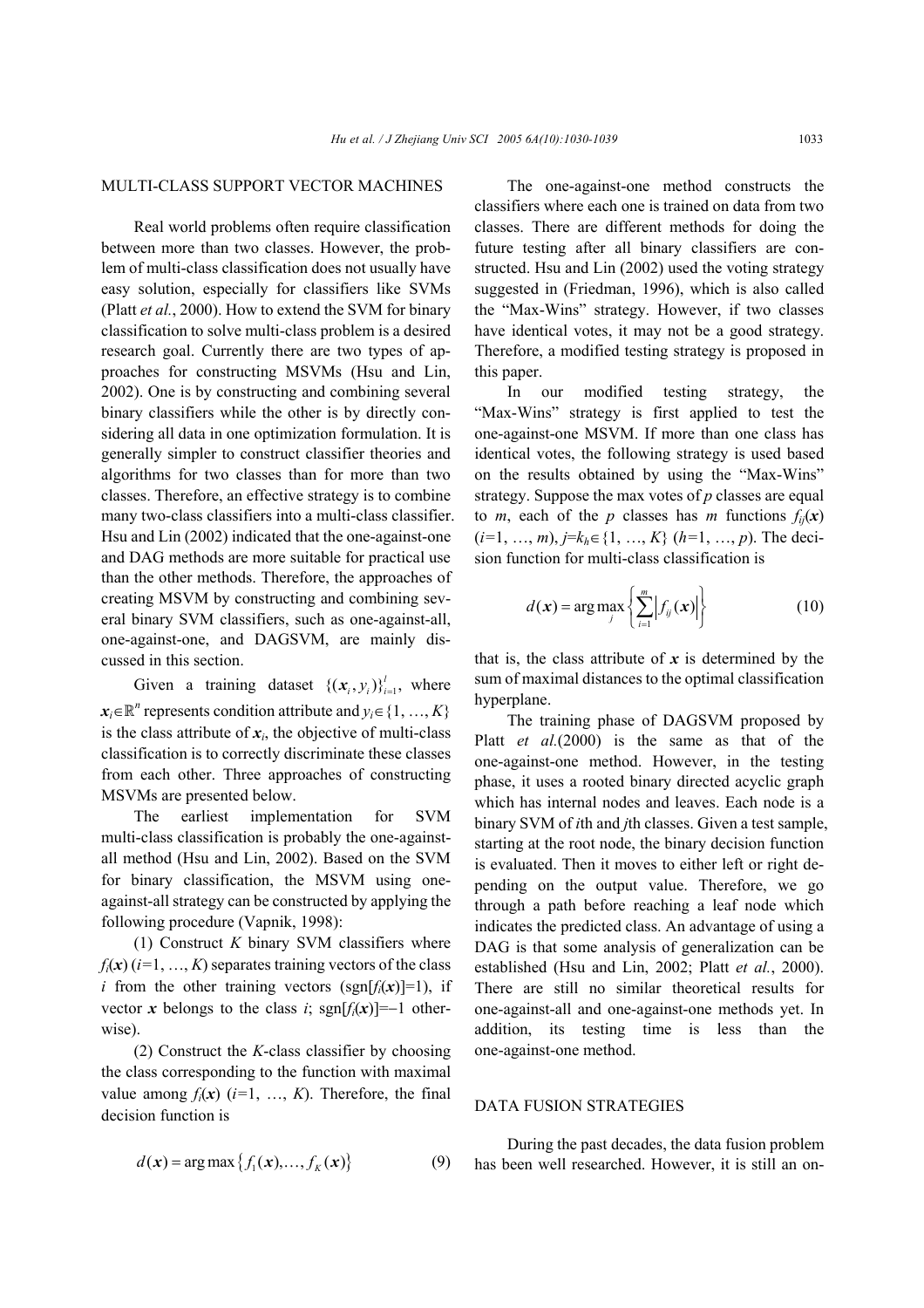going research area because of the promotion from the advances in other fields. The synergistic use of overlapping and complementary data sources provides information that is otherwise not available from individual sources. Furthermore, multiple data sources can provide more robust performance due to the inherent redundancy (Liggins *et al.*, 1997). Therefore, data fusion techniques of combining data from several data sources can yield higher accuracy and robustness than that achieved by single data source. The traditional architecture for fusion is centralized. Data from multiple data sources are sent to a single location where the data are fused. Due to the advances in computer science and communication, the distributed architecture becomes feasible. In this architecture the data from individual data sources in lower level nodes are processed and then the results are sent to higher level nodes to be combined. Although it is conceptually more complicated, the distributed fusion architecture has the following advantages: lighter processing load at each fusion node; no need to maintain a large centralized database; lower communication load; higher robustness. The distributed fusion architecture is also a necessity since many fusion systems have to be built with existing fusion systems as components. Therefore, the proposed fusion schemes in this paper are focused on the distributed architecture.

In this paper, new centralized and distributed architectures based on MSVMs are proposed. The proposed schemes make full use of MSVM characteristic. One is that the MSVMs discussed in this paper are created by constructing and combining several binary SVM classifiers. The other is that the training of a binary SVM classifier is to obtain an optimal classification hyperplane with maximal margin. Therefore, the distances from a vector with unknown class label to the optimal classification hyperplane and the binary outputs of the decision functions, such as Eqs. $(3)$ ,  $(4)$ ,  $(7)$ ,  $(8)$ , are the key bases of the proposed schemes. The centralized fusion scheme is labelled as the fusion Scheme I. The distributed fusion schemes include the fusion Schemes II, III, IV and V. In each of the proposed schemes, three types of aforementioned MSVMs are applied separately.

The fusion Scheme I is illustrated in Fig.1. In this scheme, the features of all the data sources are extracted and combined to form a single input space. Then the MSVM for multi-class classification is trained and tested to create a decision maker.



**Fig.1 Data fusion Scheme I**

In the fusion Scheme II (Fig.2), the features of every data source are extracted and used to form an input space, respectively. Then the sub-MSVM decision makers are created. Suppose that the class attribute set is  $CS = \{1, 2, ..., K\}$ , using the majority vote strategy, the final decision is

$$
d(\mathbf{x}) = \arg \max \{V_1, V_2, ..., V_K\},
$$
  
\n
$$
V_j = \sum_{i=1}^N \delta_{ij}, \delta_{ij} = \begin{cases} 1, & d_i(\mathbf{x}) = j \\ 0, & d_i(\mathbf{x}) \neq j \end{cases}
$$
 (11)  
\n
$$
(i = 1, ..., N; j = 1, ..., K)
$$

where  $d(x)$  is the final decision function,  $V_j$  is comprised of the obtained votes of class *j* and  $d_i(x)$  is the output of the *i*th MSVM trained using the data from the *i*th data source. It is possible that more than one class have equal maximal votes. That is the limitation of this scheme. In this situation, the final decision can be decided by the following strategies.



**Fig.2 Data fusion Scheme II**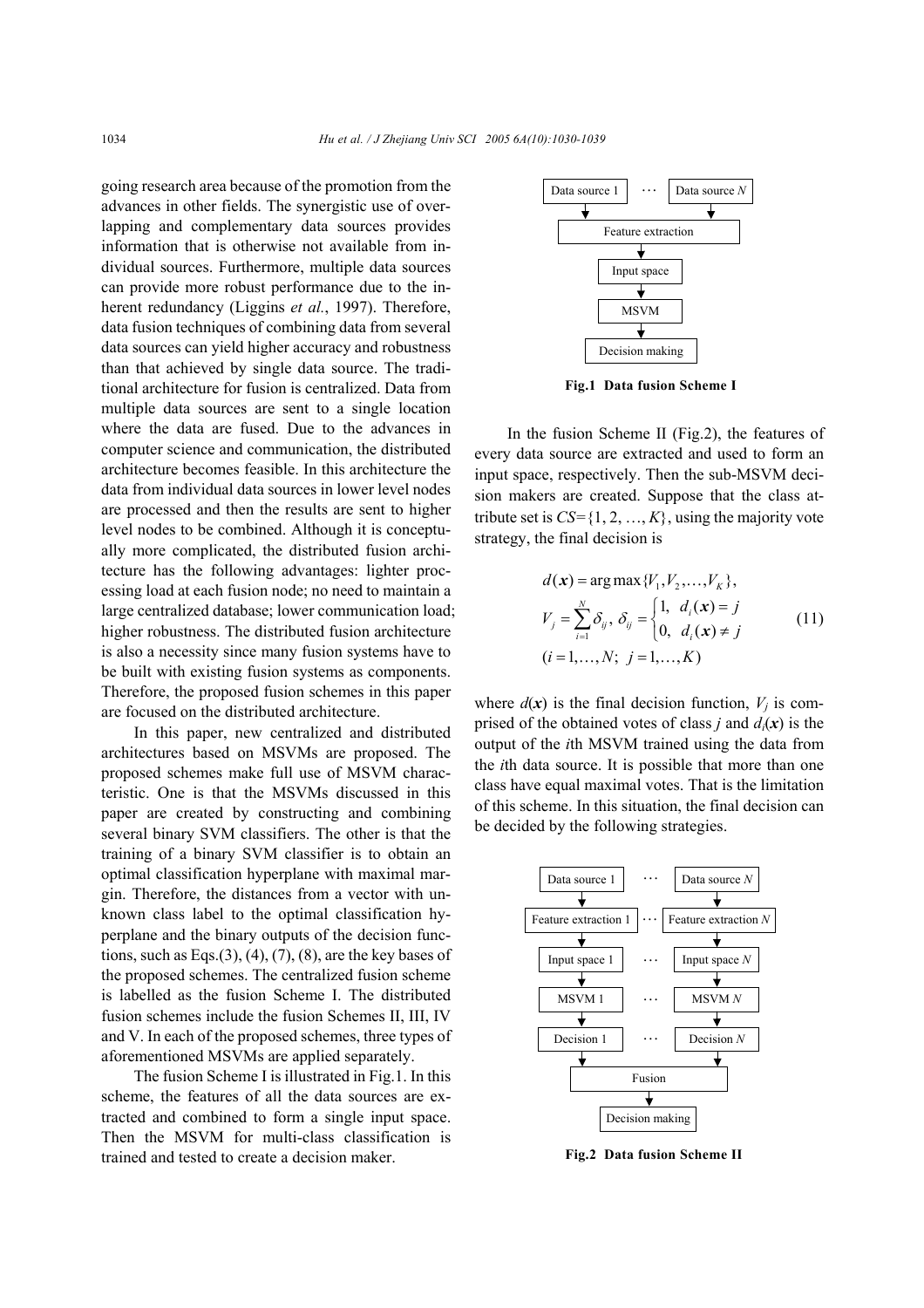Suppose the max votes of *p* classes are equal to *m*. Thus, the *j*th class has *m* functions  $f_{ii}(x)$  ( $i=1, \ldots,$ *m*), *j*=*kh*∈{1, …, *K*} (*h=*1, …, *p*). For the one-against-all MSVM, the class attribute of the vector  $x$  is determined by the sum of maximal distances to the optimal classification hyperplane.

$$
d(\mathbf{x}) = \arg \max_{j} \left\{ \sum_{i=1}^{m} f_{ij}(\mathbf{x}) \right\} \tag{12}
$$

For the one-against-one and DAG MSVMs, the auxiliary decision function is

$$
d(\mathbf{x}) = \arg \max_{j} \left\{ \sum_{i=1}^{m} \left| f_{ij}(\mathbf{x}) \right| \right\}
$$
 (13)

In the fusion Scheme III (Fig.3), the difference from the fusion Scheme II is that the output of the *i*th MSVM is not a decision, but the maximal distance of the vector  $x$  to the optimal classification hyperplane. For the one-against-all method, the distance function  $f_{ii}(\mathbf{x})$  ( $i=1, \ldots, N; j=1, \ldots, K$ ) can be directly obtained by using the real output of each binary sub-SVM classifier.



**Fig.3 Data fusion Scheme III**

For the one-against-one MSVM, the function  $f_{ii}(x)$  is defined as

$$
f_{ij}(\mathbf{x}) = \sum_{h=1}^{V_{ij}} \left| f_{ijh}(\mathbf{x}) \right|, i=1, ..., N; j=1, ..., K \quad (14)
$$

where  $V_{ij}$  is the vote number of the *j*th class of the *i*th one-against-one MSVM trained by using the data

from the *i*th data source, and  $f_{ijh}(x)$  is the real output of the binary sub-SVM classifier, which belongs to the *i*th one-against-one MSVM and gives its vote to the *j*th class.

In the DAGSVM method, for a problem with *K* classes, (*K*−1) decision nodes will be serially evaluated in order to derive a final decision (Platt *et al.*, 2000). The last decision node is a binary sub-SVM classifier. Suppose that the final decision of the *i*th DAGSVM is that the vector  $x$  belongs to the class  $r$ , and that the final maximal distance to the optimal classification hyperplane is *md*. We set the corresponding maximal distance function is  $f_{ir}(x) = |md|$ . The maximal distance functions of the *i*th DAGSVM for the other  $(K-1)$  classes are defined as  $f_{iq}(x) = 0$  (*i*=1, …, *N*), *q*∈{1, …, *K*} and *q*≠*r*.

Among the *N* MSVMs corresponding to the *N* data sources, the maximal distance function for each class is defined as

$$
f_j(\mathbf{x}) = \max\left\{f_{1j}(\mathbf{x}), f_{2j}(\mathbf{x}), ..., f_{Nj}(\mathbf{x})\right\}, \quad (15)
$$
  
 $j = 1, ..., K$ 

Thus, the final decision function is

$$
d(x) = \arg \max \{f_1(x), f_2(x), \dots, f_K(x)\} \qquad (16)
$$

In the fusion Scheme IV (Fig.4), the difference from the fusion Scheme III is that the real output of each binary sub-SVM in the *i*th MSVM, the respective maximal distance of the vector  $x$  to the optimal classification hyperplane, is used as a feature for fusion. Furthermore, these features are weighted in the fusion process (Yan *et al.*, 2003). The final decision function is defined as

$$
d(\mathbf{x}) = \arg \max_{j \in \{1, \cdots, K\}} \left\{ \sum_{i=1}^{N} c_{ij} |f_{ij}(\mathbf{x})| \right\},
$$
  

$$
c_{ij} = \left| f_{ij}(\mathbf{x}) \right| / \sum_{\substack{i=1, \cdots, N \\ j=1, \cdots, K}} \left| f_{ij}(\mathbf{x}) \right|
$$
 (17)

where  $c_{ij}$  ( $i=1, ..., N; j=1, ..., K$ ) is the weighted factor.

For the one-against-one MSVM, there exists another fusion strategy illustrated by Fig.5. The decision function is given as Eq.(18).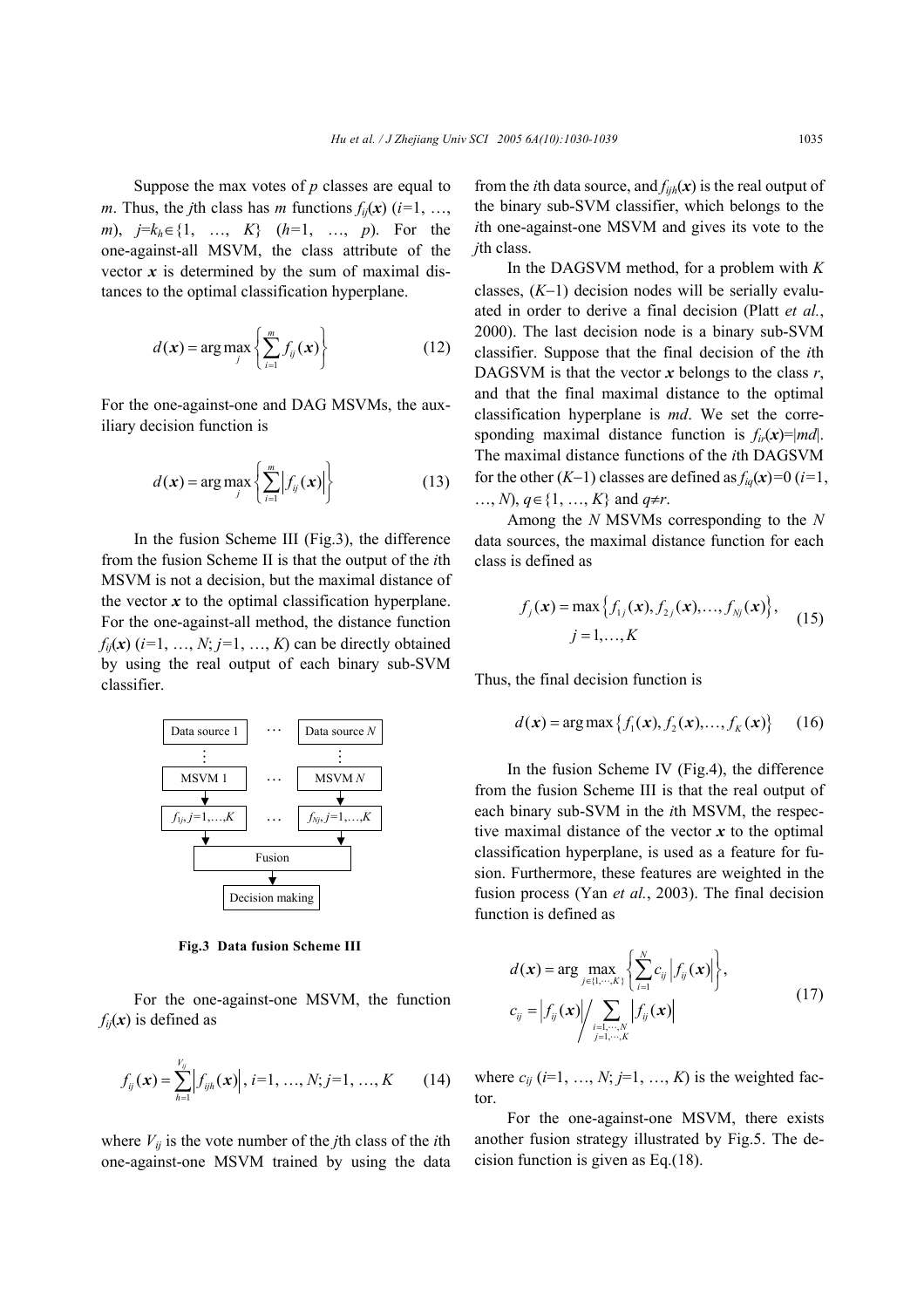



$$
d(\mathbf{x}) = \arg \max \{V_1, V_2, \cdots, V_K\}, V_j = \sum_{i=1}^{N} v_{ij}
$$
 (18)

where  $v_{ij}$  is the vote number of the *j*th class of the *i*th MSVM trained by using the data from the *i*th data source.

Table 1 summarizes the schemes presented in

this section. No additional formula is needed in Scheme I since the centralized strategy is used and only one input space exists. In Schemes II−V the distributed strategy is applied.

## EXPERIMENTAL RESULTS

Tay and Shen (2003) proposed a method that uses rough set theory to diagnose the valve fault for a multi-cylinder diesel engine. The original vibration signals are sampled from a 4135 engine surface. The rated engine power is 80 hp and the rated engine speed is 1500 rpm. Due to the complex structure and multi-excitation sources that exist in the diesel engine, a great deal of periodical self-exciting and forced vibration is present. Four states are researched (Tay and Shen, 2003): Normal state; intake valve clearance is too small; intake valve clearance is too large; exhaust valve clearance is too large. Among these four states, three fault types are obtained by deliberately introducing the corresponding fault conditions into the intake valve and exhaust valve on the second cylinder head. Three sampling points are selected for collecting vibration signals. They are located at the first cylinder head, the second cylinder head and the centre of the piston stroke, on the surface of the cylinder block.

Shen *et al.*(2000) pointed out that due to the complexity of vibration signals, the original time series waveform cannot indicate conspicuous difference among the different fault types, and the corresp-

| Table 1 Comparison of the proposed schemes |  |  |
|--------------------------------------------|--|--|
|                                            |  |  |

| S            | Characteristic                                                                                                                                                                      |         | Auxiliary formula                                  |                    |         |
|--------------|-------------------------------------------------------------------------------------------------------------------------------------------------------------------------------------|---------|----------------------------------------------------|--------------------|---------|
|              |                                                                                                                                                                                     | formula | <b>OAA</b>                                         | <b>OAO</b>         | DS      |
| $\mathbf{I}$ | Centralized feature fusion. Features of all data sources are extracted and<br>combined into an input space. Train a MSVM to create a decision maker.                                | None    |                                                    | None               |         |
| $\mathbf{I}$ | Majority vote rule. Extract features of each data source and create input<br>spaces, respectively. Train corresponding sub-MSVMs. Decision output of<br>each sub-MSVM is used.      | Eq.(11) | Eq.(12)                                            | Eq.(13)            | Eq.(13) |
| Ш            | Maximal distance rule. Real output of each sub-MSVM, respective<br>maximal distance to the optimal hyperplane, is used.                                                             | Eq.(16) | Eq.(15)                                            | Eq.(14)<br>Eq.(15) | Eq.(15) |
| IV           | Maximal weighted distance rule. Real output of each binary SVM in all<br>sub-MSVMs, the respective maximal distance to the optimal hyperplane.<br>is used with the weighted factor. | Eq.(17) | auxiliary<br>formula<br>No.<br><b>1S</b><br>needed |                    |         |
| V            | Majority vote rule. Decision output of each binary SVM in all<br>sub-MSVMs is used as votes.                                                                                        | Eq.(18) | Only applicable to<br>one-against-one              |                    |         |

S: Scheme; OAA: one-against-all; OAO: one-against-one; DS: DAGSVM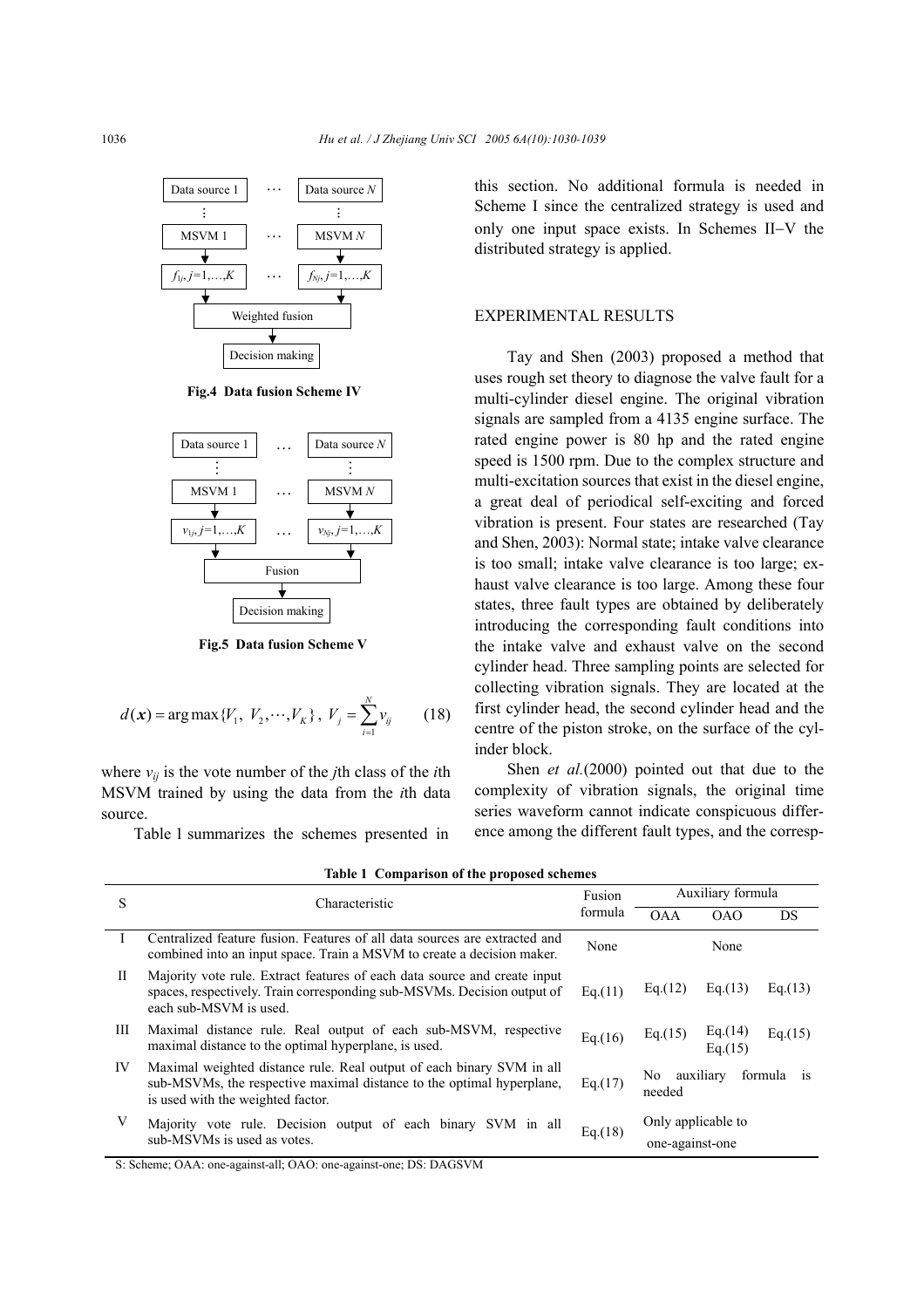onding conventional FFT spectrum also cannot discriminate between these fault types. For thoroughly utilizing the useful information, six features are extracted from the vibration signals at each sampling point. These features represent the information from both the frequency domain and time domain. The transformation formulas for generating the features are introduced as follows (Shen *et al.*, 2000).

(1) *FE*–waveform complexity in frequency domain

$$
FE = -\sum_{i=1}^{N/2} X(i) \ln X(i)
$$
 (19)

where  $X(i)$  is the FFT spectrum. *FE* can be seen as frequency domain entropy.

(2) *CF*–the center frequency of spectrum

$$
CF = \sum_{i=1}^{N/2} \frac{i}{N/2} \mu(X(i))
$$
 (20)

where  $\mu(X(i))$  is defined as

$$
\mu(X(i)) = X(i) / \sum_{j=1}^{N/2} X(j), \, i=1, \, \dots, N \qquad (21)
$$

(3) *TE*–waveform complexity in time domain

$$
TE = -\sum_{i=1}^{m} \lambda_i \ln \lambda_i
$$
 (22)

(4) *NC*–nonperiodic complexity

$$
NC = \frac{m}{m-1} \sum_{i=2}^{m} \lambda_i^2 / \sum_{i=1}^{m} \lambda_i^2
$$
 (23)

In Eqs.(22) and (23),  $\lambda_i$  is the singular value of a time series in accordance with its period and *m* is the number of periods in a time series. *TE* serves as the time domain entropy.

(5)  $V_x$ –the variance of a time series

$$
V_{x} = \frac{1}{n} \sum_{i=1}^{n} [x(t_{i}) - \overline{x}]^{2}
$$
 (24)

(6)  $\sigma_4$ -kurtosis of a time series

$$
\sigma_4 = \frac{1}{n} \sum_{i=1}^{n} [x(t_i)]^4
$$
 (25)

In Eqs.(24) and (25),  $n$  is the length of a time series,  $\bar{x}$  is the mean value of the whole series and  $x(t_i)$  is the time series.

Thus, each instance in the dataset is composed of 18 condition attributes (six features from each sampling point) and a class attribute (four states). The whole dataset was listed by Shen *et al.*(2000). It consists of 37 instances. In the distributed schemes, the six features from one sampling point, added the class attribute, form an individual dataset. Therefore, three datasets from corresponding three data sources are constructed.

The cross-validation test is divided into two equal parts for showing the effect of the rough set theory in fault diagnosis by Tay and Shen (2003). Each part contains the half instances in every class, and these two parts are trained and tested alternatively. The excerpted classification accuracy is listed in Table 2 showing that the average classification accuracy is 76.32%.

| Dataset                              | Classification accuracy $(\% )$ |
|--------------------------------------|---------------------------------|
| 1st part-TRD; 2nd part-TD            | 78.95                           |
| 2nd part-TRD; 1st part-TD            | 73.68                           |
| TRD: training data; TD: testing data |                                 |

In our experiment, 25 instances of the whole dataset are used as training set and the rest are used as test set. The choice of kernel and of the regularizing parameter was determined via performance on a validation set. Eighty percent of the training set is used for training binary SVM classifiers and the other 20% of the training set is used as validation set. This avoids the problem of "training on the test data", which arises when a classifier undergoes a long series of refinements guided by the results of repeated testing on the same test data (Duda *et al.*, 2001). The test set is used to test the classification accuracy in different strategies. The whole experiment is repeated 50 times, where the training set and test set, with the aforementioned fixed set sizes, are randomly selected without replacement every time. The average experimental results are given in Table 3. Given a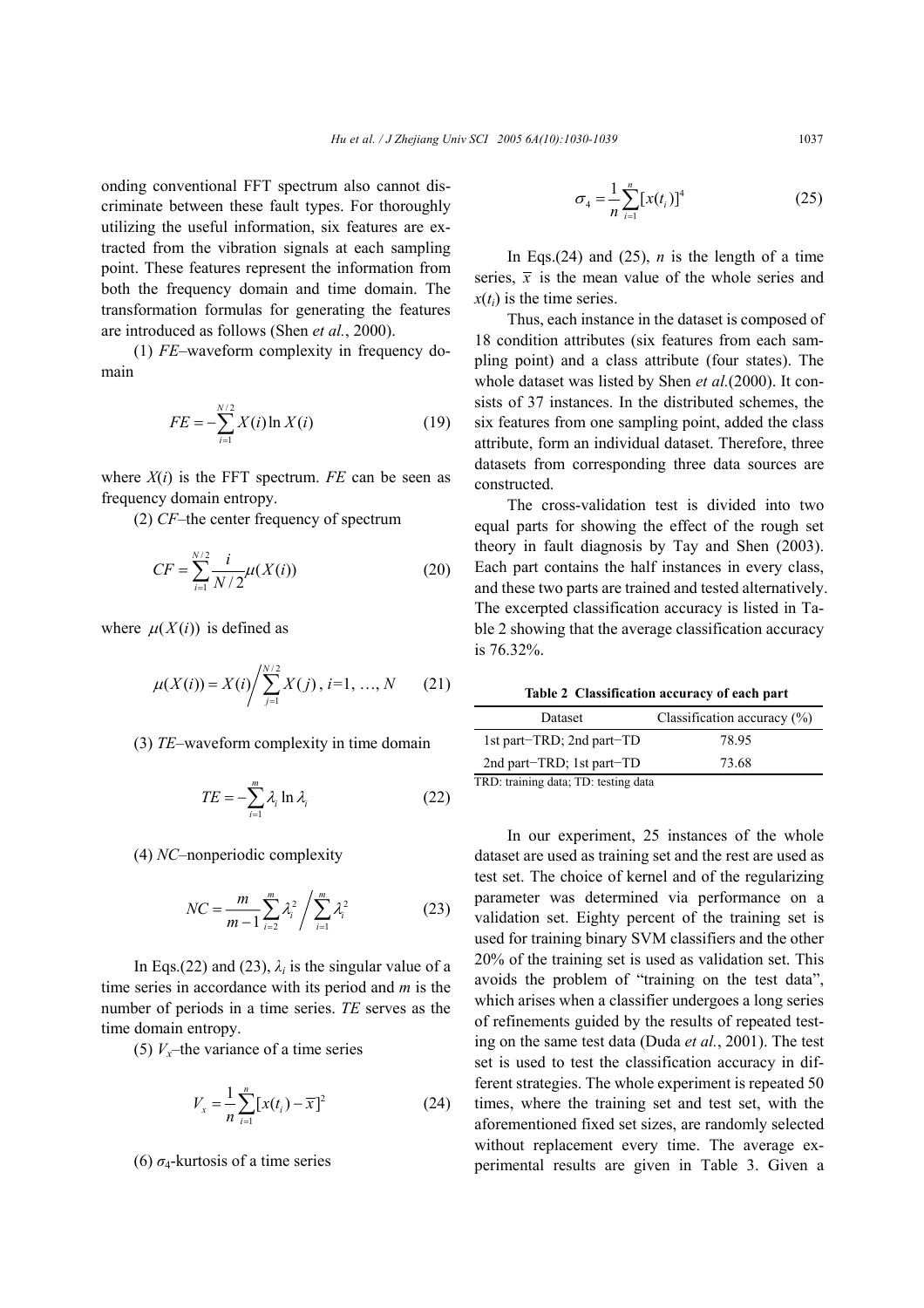complete comparison, the data from every data source (sampling point) are used to train and test MSVM respectively. The classification accuracies of three types of MSVM are given in D1, D2 and D3 columns. Scheme I is the centralized fusion strategy. All the Schemes II−V are distributed strategies of data fusion. Scheme II is mainly based on majority-vote strategy. Scheme III is mainly based on max-distance strategy. Scheme IV is mainly based on max-weighted-distance strategy. Scheme V is also based on majority-vote strategy in some sense, and is different from Scheme II in that Scheme V takes into account the vote of each binary sub-SVM classifier in all MSVMs. Table 3 shows that all the average classification accuracies of combined classifiers in fusion strategies outperform those of the classifiers not using fusion strategies, except for Scheme III for DAGSVM. The Scheme IV for one-against-all MSVM has the best classification accuracy. The classification accuracy obtained by our methods remarkably outperforms that obtained by using rough set theory (Table 2).

### **CONCLUSION**

This paper proposed several new centralized and distributed data fusion strategies based on MSVMs. They are evaluated by applying them to fault diagnosis for a diesel engine. Three methods of constructing MSVMs by combining several binary classifiers, one-against-one, one-against-all and DAG, are mainly discussed. The proposed schemes make full use of the characteristics of MSVMs. One is that the MSVMs discussed in this paper are created by constructing and combining several binary SVM classifiers. Another is that the training of a binary SVM classifier is done by finding the optimal classification hyperplane with maximal margin. The distance from a vector with unknown class label to the optimal classi-

fication hyperplane and the binary outputs of the decision functions are the key bases of the proposed fusion schemes. When the data fusion strategy is not used, the one-against-one and DAG methods have higher accuracy (Columns D1, D2, and D3 in Table 3). Hsu and Liu (2002) pointed out that the one-against-one and DAG methods may be more suitable for practical use. If the centralized data fusion strategy is used, the accuracy of the three types of MSVM methods differs little (Column S.I in Table 3). However, in the distributed data fusion situation, different fusion strategies result in different performance for the three types of MSVM methods. For the fusion Schemes II and III, the one-against-one method has the highest accuracy. Therefore, the fusion Schemes II and III are most suitable for the one-against-one method. The fusion Scheme IV is most suitable for the one-against-all method and the improvement of accuracy is outstanding. The one-against-one method also yields high accuracy in fusion Scheme IV. The fusion Scheme V for the one-against-one method yields highest accuracy. In all three distributed fusion strategies, the DAGSVM always has the lowest accuracy. The fusion Scheme III for all three MSVM methods always has the lowest accuracy among all the fusion strategies. To sum up, the one-against-all and one-against-one methods with the distributed fusion strategies are more suitable for practical use, and for all MSVM methods, the fusion Scheme III is not satisfactory. In conclusion, our proposed methods are promising approaches that can improve the robustness and accuracy of fault diagnosis, and also have other applications. In practice, with different emphasis on the performance, different fusion strategy is applied. For example, while emphasizing the robustness, the distributed fusion strategy is more appropriate. Future work is to evaluate the effectiveness of proposed methods if the distributed data sources are heterogeneous.

**Table 3 Comparison of experimental results** 

| <b>MSVM</b>             | Single data source |       | S.I            | S.II  | S.III | S.IV  | S.V   |       |
|-------------------------|--------------------|-------|----------------|-------|-------|-------|-------|-------|
|                         | D1                 | D2    | D <sub>3</sub> |       |       |       |       |       |
| One-against-all $(\% )$ | 91.25              | 75.42 | 91.67          | 94.59 | 95.00 | 92.50 | 96.25 |       |
| One-against-one $(\% )$ | 92.92              | 80.00 | 92.50          | 94.59 | 96.25 | 92.92 | 95.00 | 96.25 |
| DAGSVM $(%)$            | 92.92              | 80.00 | 92.50          | 94.59 | 95.00 | 87.92 | 94.17 |       |

D1, D2, D3: Data source 1, Data source 2, Data source 3; S.I, S.II, S.III, S.IV, S.V: Scheme I, Scheme II, Scheme III, Scheme IV, Scheme V